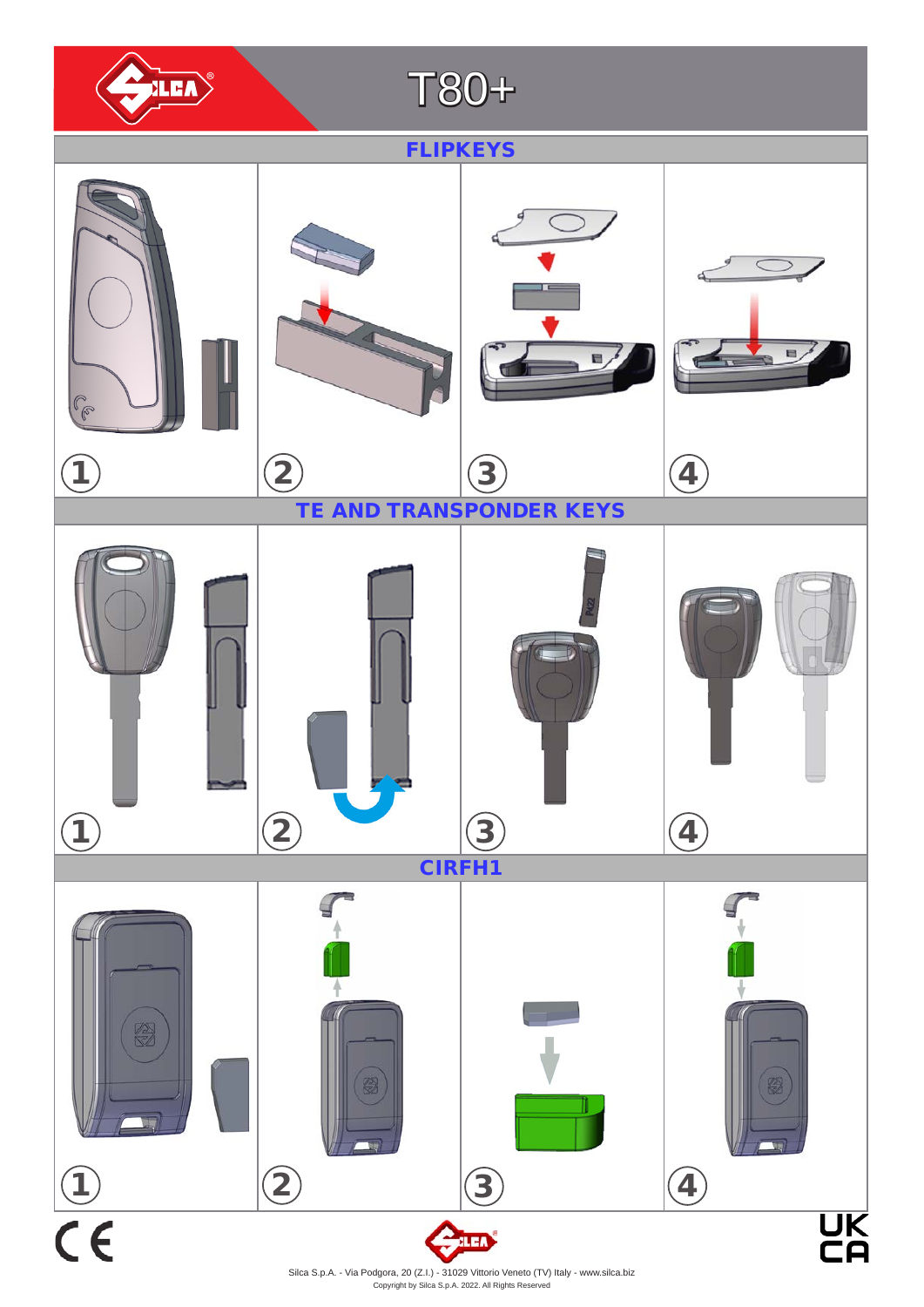



# **WARNING**

- **EN WARNING**: Choking hazard. Small parts not for children under 3 years or any individuals who have a tendency to place inedible objects in their mouths. Keep out of reach of children
- **IT ATTENZIONE**: Pericolo di soffocamento. Piccole parti non adatte a bambini sotto i 3 anni o a individui che hanno la tendenza a mettere in bocca oggetti non commestibili. Tenere lontano dalla portata dei bambini.
- DE ACHTUNG: Es besteht Erstickungsgefahr. Kleinteile nicht geeignet für Kinder unter 3 Jahren oder Personen, die dazu neigen, nicht<br>essbare Gegenstände in den Mund zu nehmen. Außerhalb der Reichweite von Kindern aufbewahre
- **FR ATTENTION**: Risque de suffocation. Les petites pièces ne conviennent pas aux enfants de moins de 3 ans ni aux personnes qui ont tendance à mettre des objets non comestibles dans leur bouche. Tenir hors de portée des enfants.
- **ES ATENCIÓN**: Riesgo de asfixia. Las piezas pequeñas no son adecuadas para niños menores de 3 años o para personas que tienden a meterse objetos no comestibles en la boca. Mantener fuera del alcance de los niños.
- **PT ATENÇÃO**: Risco de asfixia. As peças pequenas não são adequadas para crianças com menos de 3 anos de idade ou para pessoas que tendem a colocar objectos não comestíveis na sua boca. Manter fora do alcance das crianças.
- **NL WAARSCHUWING**: Verstikkingsgevaar. Kleine onderdelen zijn niet geschikt voor kinderen onder de 3 jaar of voor personen die de neiging hebben niet-eetbare voorwerpen in hun mond te stoppen. Buiten bereik van kinderen bewaren.
- **EN WARNING**: Medical assistance should be sought immediately if it is suspected that the object has been swallowed or inserted into any part of the body.
- **IT ATTENZIONE**: L'assistenza medica deve essere richiesta immediatamente se si sospetta che l'oggetto sia stato inghiottito o inserito in una qualsiasi parte del corpo.
- **DE ACHTUNG**: Wenn der Verdacht besteht, dass der Gegenstand verschluckt oder in ein Körperteil eingeführt wurde, sollte sofort ein Arzt aufgesucht werden
- **FR ATTENTION**: Il faut immédiatement consulter un médecin si l'on soupçonne que l'objet a été avalé ou inséré dans une partie quelconque du corps.
- **ES ATENCIÓN**: Se debe buscar asistencia médica inmediatamente si se sospecha que el objeto ha sido tragado o introducido en alguna parte del cuerpo
- **PT ATENÇÃO**: A assistência médica deve ser solicitada imediatamente se houver suspeita de que o objecto foi engolido ou inserido em qualquer parte do corpo.
- **NL WAARSCHUWING**: Indien het vermoeden bestaat dat het voorwerp is ingeslikt of in enig lichaamsdeel is ingebracht, moet onmiddellijk medische hulp worden ingeroepen.



- **EN WARNING:** For correct disposal please refer to current standards.
- **IT ATTENZIONE:** Per il corretto smaltimento fare riferimento alle norme vigenti.
- **DE ACHTUNG:** Für die Entsorgung verweisen wir auf die geltenden Normen.
- FR ATTENTION: Pour l'évacuation appropriée se référer aux normes en vigueur.
- **ES ATENCIÓN:** Para su apropiada eliminación referirse a las normas actuales.
- **PT ATENÇÃO:** Para a eliminação correta consulte as normas vigentes.
- **NL WAARSCHUWING:** Voor correcte afvalverwerking raadpleeg naar geldende normen.
- **EN** This product meets the requirements of the international standard EN 62368-1
- **IT** Questo prodotto rispetta i requisiti dello standard internazionale EN 62368-1
- **DE** Dieses Produkt erfüllt die Anforderungen der internationalen Norm EN 62368-1
- **FR** Ce produit répond aux exigences de la norme internationale EN 62368-1
- **ES** Este producto cumple los requisitos de la norma internacional EN 62368-1
- **PT** Este produto cumpre os requisitos da norma internacional EN 62368-1
- **NL** Dit product voldoet aan de eisen van de internationale norm EN 62368-1





*EN 62368-1 compliant*